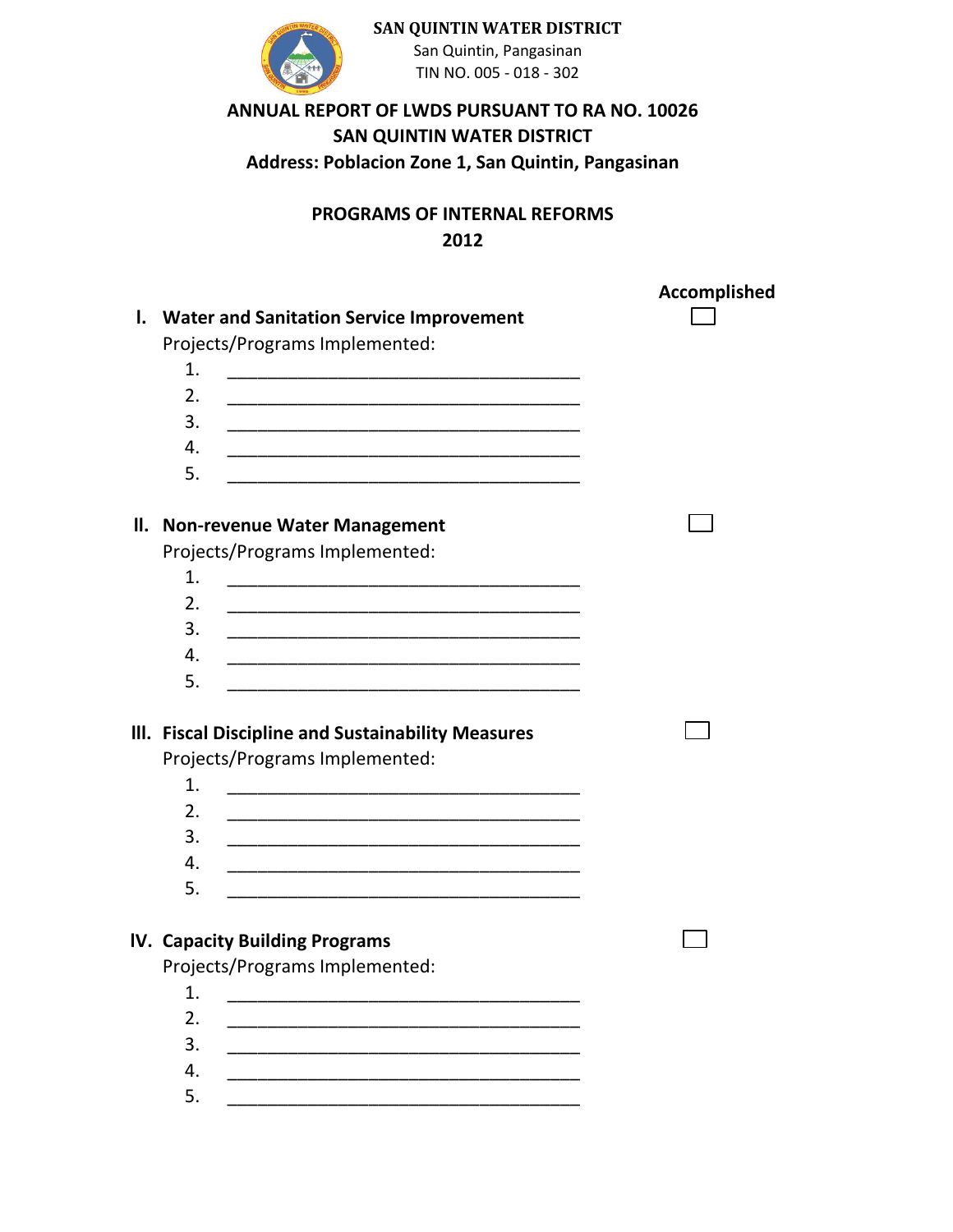

### **SAN QUINTIN WATER DISTRICT**

San Quintin, Pangasinan TIN NO. 005 - 018 - 302

### **ANNUAL REPORT OF LWDS PURSUANT TO RA NO. 10026**

Revised March 2013

## **SAN QUINTIN WATER DISTRICT**

**Address: Poblacion Zone 1, San Quintin, Pangasinan**

*2014*

| 1 SERVICE CONNECTION                            |                |
|-------------------------------------------------|----------------|
| 1.1 Total services                              | 1,419          |
| 1.2 Total active                                | 1,075          |
| 1.3 Total metered                               | 1,075          |
| 1.4 Total billed                                | 1,060          |
| 1.5 Population served                           | 8,514          |
| 1.6 Number of connections                       |                |
| Domestic/Government                             | 989            |
| Commercial/Industrial                           | 19             |
| Semi-commercial A                               | 7              |
| Semi-commercial B                               | 45             |
| Semi-commercial C                               |                |
| <b>Bulk/Wholesale</b>                           |                |
| Total                                           | 1060           |
| 2 WATER PRODUCTION(cu. m.)                      |                |
| 2.1 Pumped (e.g. wells)                         | 183            |
| 2.2 Gravity (e.g. springs)                      | 322,230        |
| 2.3 Purchased                                   |                |
| Total                                           | 322,413        |
| 2.4 Total rated capacity                        | 322,413        |
| 2.5 Non-revenue water                           | 45.00%         |
| 2.6 Pumping expense/cu. m. produced             | 85.93          |
| 2.7 Treatment expense/cu. m. produced           | 0.04           |
| 2.8 Fuel for pumping expense/cu. m. produced    |                |
| 2.9 Total production expense/connection/month   | 4.35           |
| 2.10 Total production expense/operating expense | 1.45%          |
| <b>3 PERSONNEL COMPLEMENT</b>                   |                |
| 3.1 Number of regular employees                 | 6              |
| 3.2 Number of casual employees (Job Orders)     | $\overline{7}$ |
| 3.3 Number of connections per employee          | 82.69          |
| 3.4 Average monthly salary/employee             | 12,707.54      |

3.5 Average payroll/operating expense **12.00%**